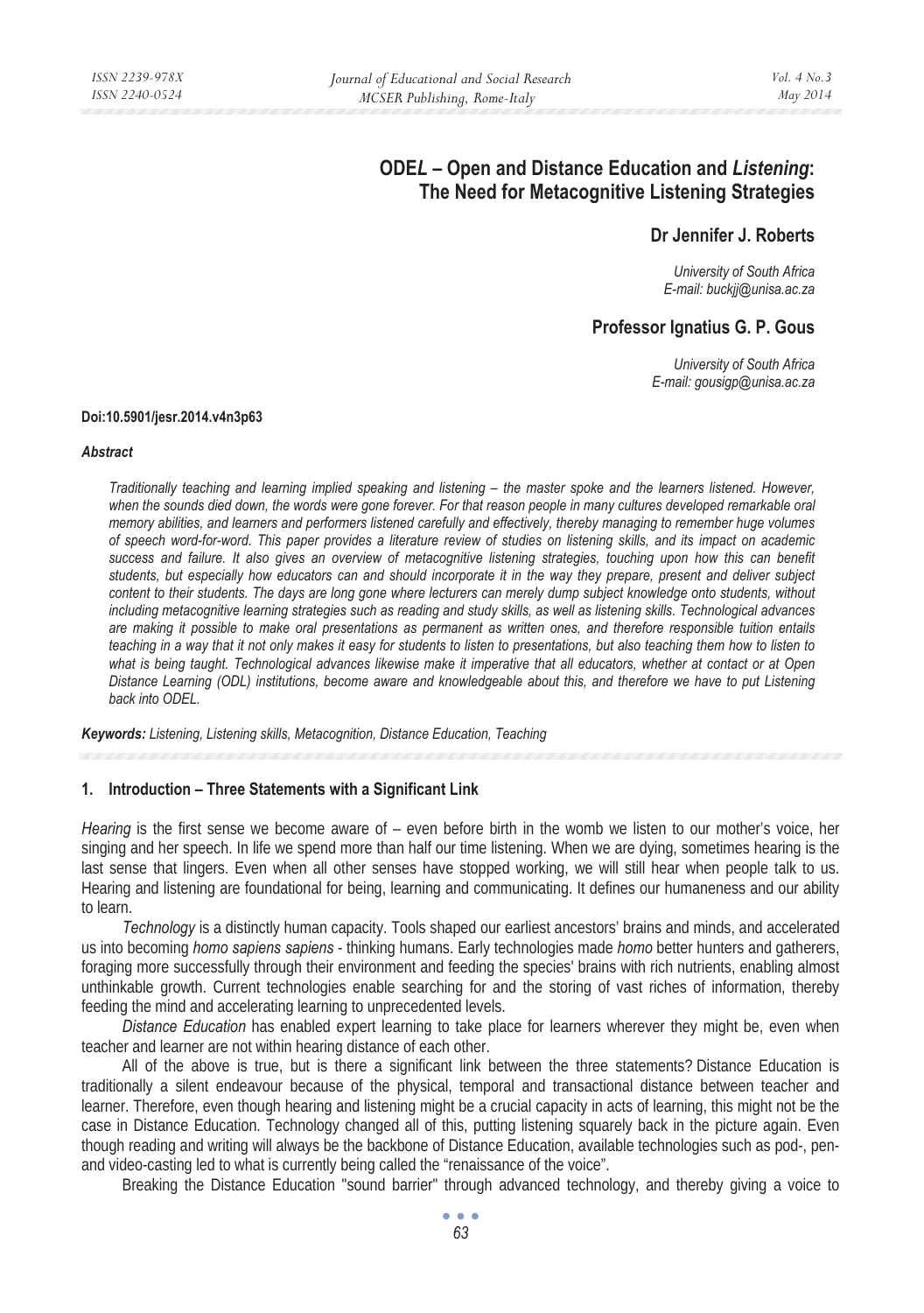educators and students again is a significant step. However, will it make a difference in the success rate of Distance Education students? Do educators know how to talk in order for students to listen effectively? Do educators know how to listen to students? Do students know how to listen to lectures and communications? Are students prepared to go into the workplace as proficient listeners? Do we have the meta-skills and meta-awareness to enable effective listening? In short: "Do we know how to LISTEN?"

## **2. Methodology**

In order to address this question, we are going to touch on the following important aspects:

- The role of meta-skills in teaching and learning;
- Meta-skill of listening in an ODeL context;
- The act of hearing and the art of listening;
- Hearing and listening in teaching and learning;
- First steps towards implementing metacognitive listening strategies; and
- Concluding by suggesting how listening strategies can be made part and parcel of teaching and learning.

This will be done through a general overview of the literature on listening in education and teaching, with specific emphasis in an ODL environment. This article will serve as the starting point or perimeter scouting basis for the topic of the use and application of the meta-skill of listening in education and teaching.

### **3. Meta-skills for Teaching and Learning**

Most of us have heard and agree with the age-old and well-known proverb of Chinese origin: *Give a man a fish and you feed him for a day. Teach a man to fish and you feed him for a lifetime.* Having heard that, do we listen to this advice when teaching? Often in teaching and learning the focus seems to be on mastering course content. Knowledge expands at such a pace, however, that qualifications have a limited life span before they become outdated. Hence there is the need for students to become life-long learners, in order to keep up to date by learning and re-learning.

Successful life-long learners display certain characteristics, with certain meta-skills part and parcel thereof. Metacognition is the ability to plan, monitor and evaluate self, tasks and strategies in pursuit of meaningful goals (Flavell, 1979,906-911). Strategies crucial for successfully completing learning tasks are listening, reading, writing and study skills.

The reality is that these skills are seldom taught or being taught continuously, with listening being taught the least of all (Coakley & Wolvin, 1997, Wacker & Hawkins, 1995, Janusik, 2002, Janusik & Wolvin, 2002). Listening, for example, is experienced as being so natural that people take it for granted that they are good listeners. When hearing is compromised it receives attention, but listening as a communication skill in general and specifically as a teaching and learning skill is seldom addressed or taught. Reading is taught at primary school level, but after students have mastered the deciphering process, readers are usually left to fend for themselves. Students are expected to study the subject matter and course content, but how they are supposed to do it, is not attended to systematically or even not at all. It is for this reason that students often arrive at college or university as rote learners, as well as poor readers and listeners. In similar vein, good writing seems to be an endangered skill.

Some educators and educational institutions are aware of this. Many colleges and universities have tips for studying, reading, listening and note taking available on their web sites (several websites are mentioned in the references). Study skills courses are available in abundance in books, on the web and in face-to-face classes. Reading and speed reading courses are even beginning to become available as applications on smartphones and tablets. These are positive developments and necessary rectifications, with many students benefiting from attending to them. As addons and loose-standing interventions, however, they actually function on the same level as "giving a man a fish to eat", with students being presented these meta-skills in a stand-alone fashion with the expectation that they will be able to transfer these skills to subjects and apply them to the mastering of specific course content all by themselves. In order to be really effective and to transform students into life-long learners who are able to fend for themselves, the subjectspecific intelligence and skills necessary for mastering the course material should be provided as an integral part of the course content.

Both lecturers and students need to be made aware how to incorporate meta-skills such as listening, reading, writing and studying in teaching and learning, and this article is part of a series of articles on meta-skills in education.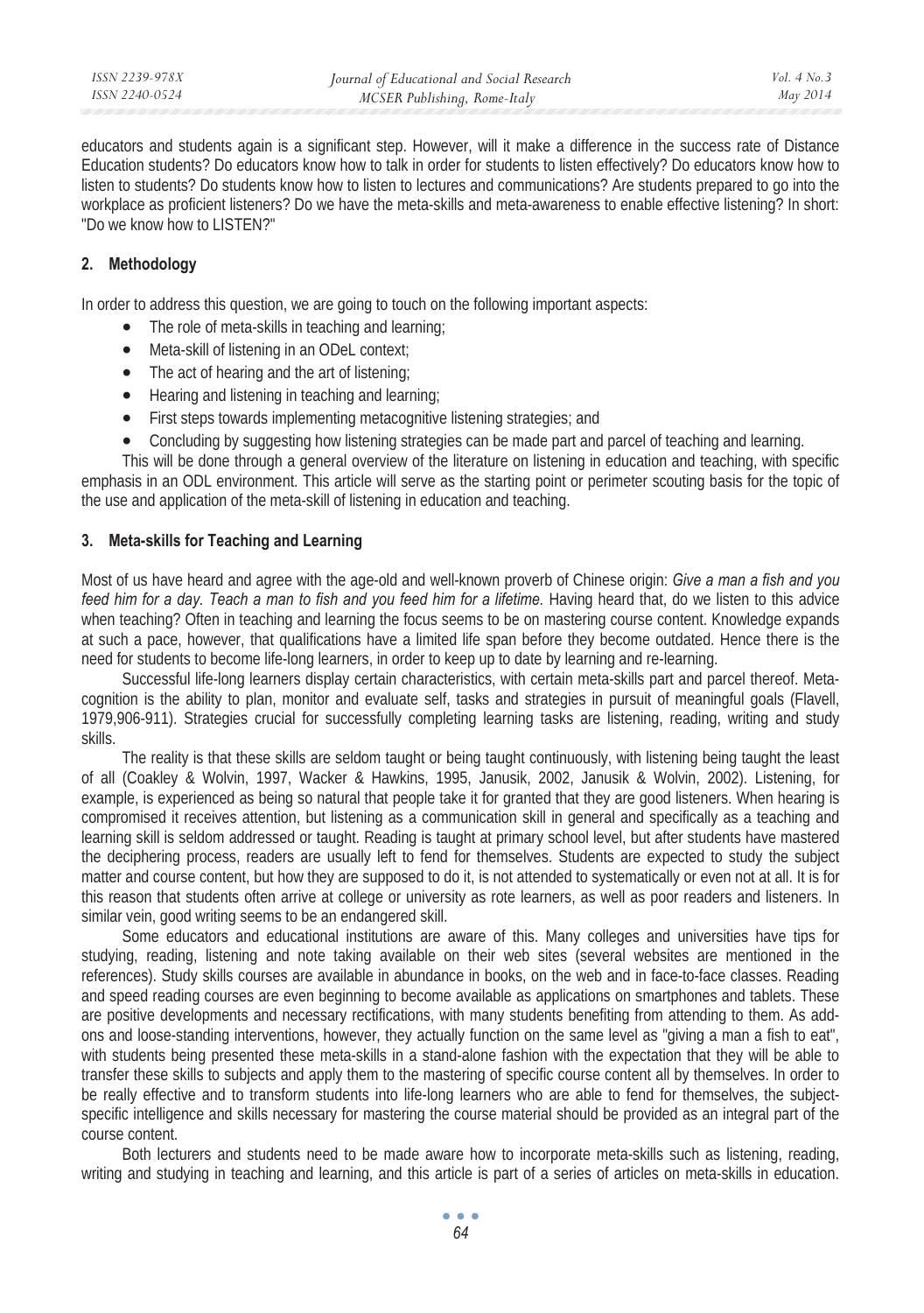Focusing on listening, this article provides an introduction to the theory and practice of listening as a meta-skill in the context of Distance Education.

## **4. Meta-skill of Listening in an ODeL Theoretical Context**

This article investigates the meta-skill of listening in a Distance Education environment. The theoretical framework for this study is based on the classification of Distance Education into different generations based on technological as well as pedagogical constructs.

Various authors have presented Distance Education generational models with all of them proposing that the 1st generation of Distance Education encompasses all forms of correspondence education, with the defining characteristic being content in printed format. The following table provides an overview of some of these authors (Heydenrych & Prinsloo, 2010, 8-9):

**Table 1.** Overview of generations of Distance Education

| Garrison (1995) [In: Peters, 1998] |                                                                                         |  |  |  |  |
|------------------------------------|-----------------------------------------------------------------------------------------|--|--|--|--|
| 1st                                | Correspondence - single medium (print) - mass production of content                     |  |  |  |  |
| 2 <sub>nd</sub>                    | Tele-conferencing - audio - communications network - synchronous                        |  |  |  |  |
| 3 <sup>rd</sup>                    | Multi-media, computer-assisted learning and communication - interaction with content    |  |  |  |  |
| Lauzon and Moore (1989)            |                                                                                         |  |  |  |  |
| 1 <sup>st</sup>                    | Correspondence – single medium (print) – mass production of content                     |  |  |  |  |
| 2 <sub>nd</sub>                    | Teleconferencing - audio - communications network - synchronous                         |  |  |  |  |
| 3 <sup>rd</sup>                    | Multi-media and computer-assisted learning - interaction with content                   |  |  |  |  |
| 4 <sup>th</sup>                    | Student control and sharing collective intelligence - Internet/WWW                      |  |  |  |  |
| Guglielmo (1998)                   |                                                                                         |  |  |  |  |
| 1 <sup>st</sup>                    | Correspondence – single medium (print) – mass production of content                     |  |  |  |  |
| 2 <sub>nd</sub>                    | Multi-media and computer-assisted learning - interaction with content                   |  |  |  |  |
| 3rd                                | Group communication - Internet/WWW communication technologies                           |  |  |  |  |
| Taylor (1999 and 2001)             |                                                                                         |  |  |  |  |
| 1 <sup>st</sup>                    | Correspondence – single medium (print) – mass production of content                     |  |  |  |  |
| 2 <sub>nd</sub>                    | Teleconferencing - audio - communications network - synchronous                         |  |  |  |  |
| 3rd                                | Multi-media and computer-assisted learning - interaction with content                   |  |  |  |  |
| 4 <sup>th</sup>                    | Flexible learning via online delivery - communication enhanced online                   |  |  |  |  |
| 5 <sup>th</sup>                    | Intelligent flexible learning - automated content and responses and campus portals      |  |  |  |  |
| Moore and Kearsley (2005)          |                                                                                         |  |  |  |  |
| 1st                                | Correspondence – single medium (print) – mass production of technology – correspondence |  |  |  |  |
| 2 <sub>nd</sub>                    | Radio and television broadcasting                                                       |  |  |  |  |
| 3 <sup>rd</sup>                    | Combined approach - correspondence assisted by broadcasting (open universities)         |  |  |  |  |
| 4 <sup>th</sup>                    | Telelearning - interactive audio/video conferencing                                     |  |  |  |  |
| 5 <sup>th</sup>                    | Online delivery - multimedia interactive content with online communication and support  |  |  |  |  |

These authors have based their classification primarily on the technologies used in Distance Education, while other authors have proposed Distance Education generations based on pedagogy that defines the learning experiences encapsulated in the learning design.

Anderson & Dron (2011,80) describe three generations of distance education pedagogy, being cognitivebehaviourist, social constructivist and connectivist.

| <b>Generation of Distance</b> | Technology    | Lear-ning Activi-         | Learner      | <b>Content Granulari-ty</b> | Evalua-tion | Teacher     | Scalabili- |
|-------------------------------|---------------|---------------------------|--------------|-----------------------------|-------------|-------------|------------|
| <b>Education Pedagogy</b>     |               | ties                      | Granulari-tv |                             |             | Role        |            |
| Cognitive- behaviourism       | Mass media    | Read and watch            | Individual   | Fine:                       | Recall      | Content     | High       |
|                               | Print         |                           |              | Scripted and designed       |             | creator     |            |
|                               |               |                           |              | from the ground up          |             | Sage on     |            |
|                               | Radio         |                           |              |                             |             | stage       |            |
|                               | One-to one    |                           |              |                             |             |             |            |
|                               | communication |                           |              |                             |             |             |            |
| Constructivism                | Conferen-cina | Discuss, create and Group |              | Medium:                     | Synthesize: | Discus-sion | Medium     |

**Table 2:** Summary of Distance Education Pedagogies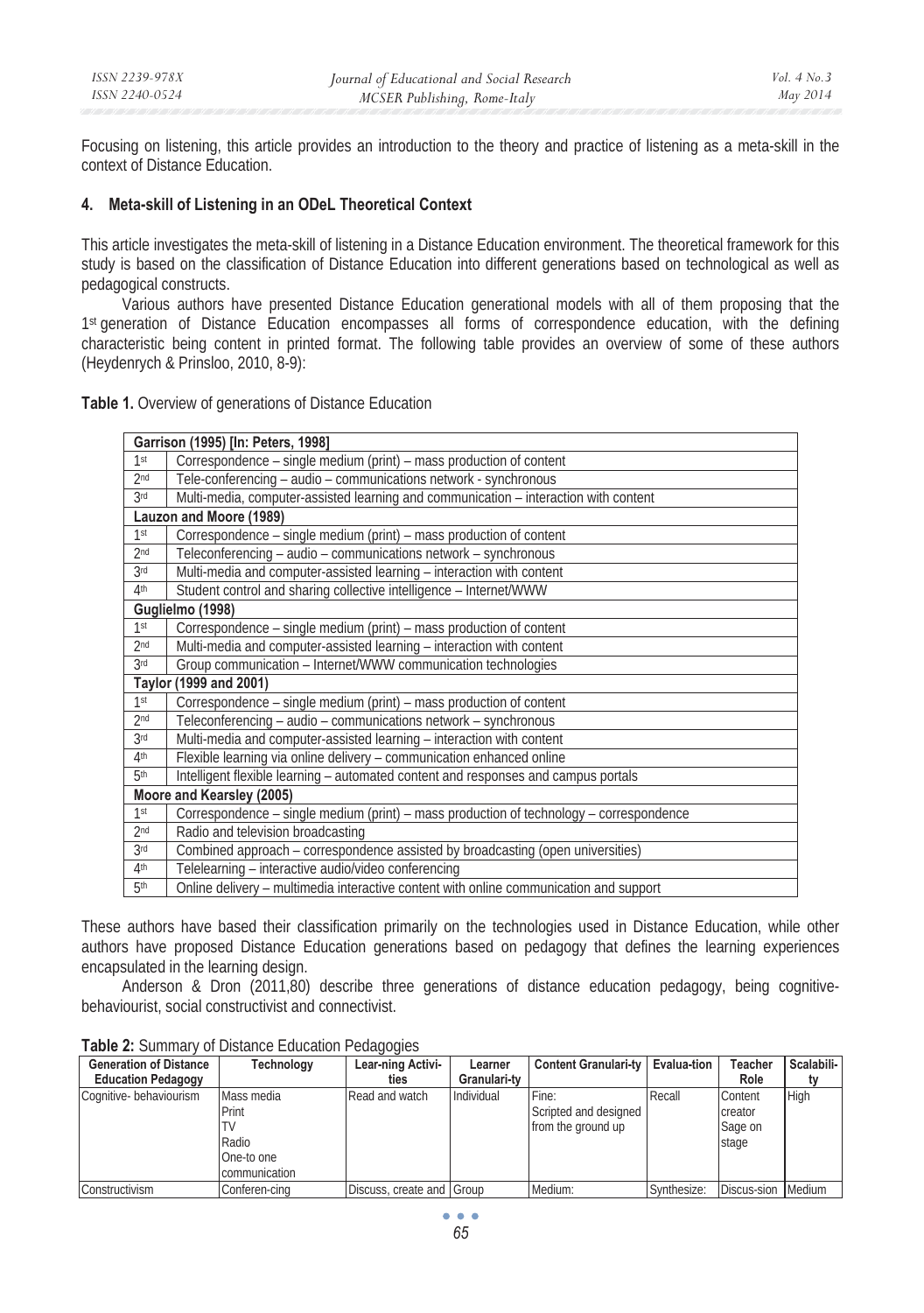|              | (Audio, video and web) | construct           |         | Scaffolded and       | Essays   | <b>I</b> leader |     |
|--------------|------------------------|---------------------|---------|----------------------|----------|-----------------|-----|
|              | Many-to-many           |                     |         | arranged             |          | Guide on        |     |
|              | communication          |                     |         | Teacher-guided       |          | the side        |     |
| Connectivism | Web 2.0                | Explore, connect,   | Network | Course:              | Artefact | Critical        | Low |
|              | Social networks        | create and evaluate |         | Mainly at object and | creation | friend          |     |
|              | Aggregation and        |                     |         | course level         |          | Co-traveller    |     |
|              | recommender systems    |                     |         | Self created         |          |                 |     |

http://www.slideshare.net/akor0003/three-generations-of-distance-education-pedagogies

From Table 2 it can be seen that the skill of listening is required in each of the distance education pedagogies from TV, radio and one-to-one communication in the cognitive-behaviourist pedagogy, audio, video and web conferencing in the constructivist pedagogy to Web 2.0 and social connection in the connectivist pedagogy.

For the purpose of this research article, the authors have borrowed from both of these generational classifications. Technology plays a large part in listening in Distance Education. Unlike contact, classroom style content delivery, in Distance Education the method of content delivery is not through a face to face situation where lecturer and students can interact in close proximity with eye to eye contact. Content delivery has to be provided through a technological medium, which according to Table 1 can range from printed to audio to multimedia interactive communication.

Anderson and Dron (2011, 80) state "It is clear that whether the learner is at the centre or part of a learning community or learning network, learning effectiveness can be greatly enhanced by applying, at a detailed level, an understanding of how people can learn more effectively: Cognitive, behaviourist, constructivist and connectivist theories each play an important role."

The skill of listening is thus central to all the generations of Distance Education, with possibly the 1<sup>st</sup> generation in Table 1 above being the exception. Wherever learning takes place in an audio context, whether it is audio cassettes, video conferencing, radio, one way communication, podcasting or Massive Open Online Courses (MOOCS), the metaskill of listening is the key to effective learning in an ODL context.

According to Beall, Gill-Rosier, Tate and Matten (2008, 124), effective listeners are usually more successful in academia and educators have known for a long time that listening is an important part of the teaching-learning process. The importance of listening in the education process relates to both face to face as well as distance education. However, it becomes more important in distance education where the learning experience can be a lonely and isolating space. At many higher education institutions, distance learners seem to have the highest risk of dropping out of their studies and according to Peters (1992), the attrition rates can be attributed in part to the isolation experienced by many Distance Education students.

Lee and Chan (2007, 85) have suggested that supplementary audio podcasting is a method to reduce the anxiety inherent in Distance Education students and can also promote a sense of inclusivity among students. Moore (2007, 91) states that ODL is characterised by the distance that exists between educator, learner and institution, which he calls the transactional distance. He describes transactional as **"**the space where instructors and learners accomplish the work of learning in an environment that separates actors in both time and geographic distance", and also "the interplay of teachers and learners in environments that have the special characteristic of being spatially separate from one another". This situation creates a cognitive space between educator and learner, "a psychological and communications gap, a space of potential misunderstanding between the inputs of instructor and those of the learner" (Moore, 1997). Lee and Chan (2007, 86) state further that this geographical isolation contributes further to the lack of social interactions faced by Distance Education students.

Durbridge (1984) emphasizes the distinct pedagogical advantages of audio over printed matter. She states that "As compared with written text, the spoken word can influence both cognition (adding clarity and meaning) and motivation (by conveying directly a sense of the person creating those words)."

Smaldino, Russell, Heinich and Molenda (2005) note that the use of audio in education presents numerous advantages which include the fact that it is inexpensive and readily available; its ease of production and use; the qualities of repeatability and reproducibility; its ability to stimulate listeners and to provide a verbal message for non-readers and the portability of the medium.

In contiguous teaching, participants can talk in real time, but Distance Education fell silent for many years because of the use of correspondence print (Taylor, 2001), thereby creating a sound barrier.

Gous and Roberts (2013) refer to the use of technology in order to break this sound barrier in Distance Education through the use of a specific educational teaching aid namely the Livescribe Smartpen©. This device can record audio clips e.g. a mini-lecture which is then transformed into a pdf document which can be sent to all students. The students do not need to be in possession of the smartpen – they simply need access to the pdf file whether it is on the computer,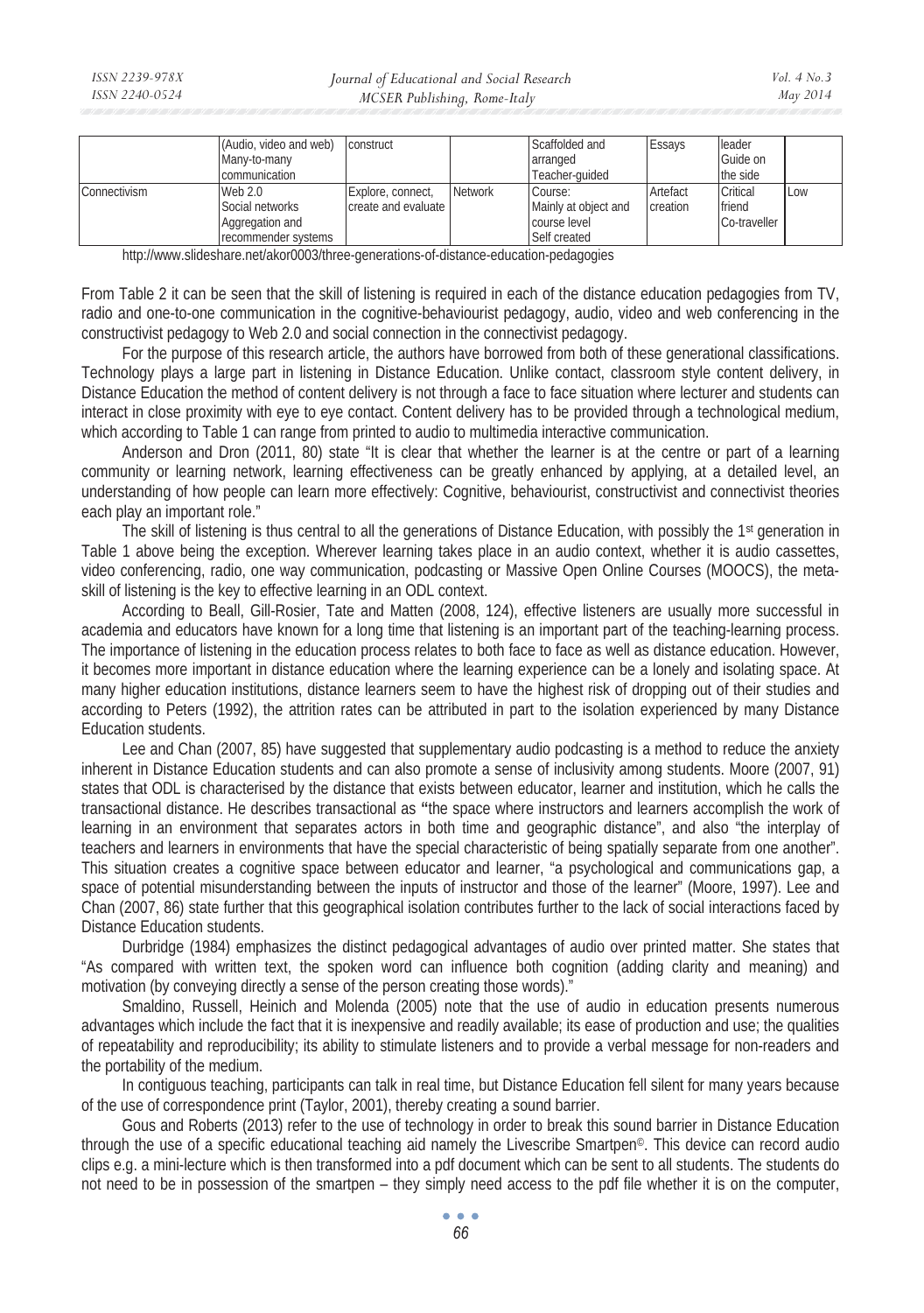tablet, ipad or smartphone.

 Lee and Chan (2007) investigated the potential of using audio podcast material to address the anxieties and isolation felt by Distance Education students. In their research they found that students see the podcasts as being beneficial to the affective and cognitive aspects of their learning.

To sum up: Spoken communication is what set *homo sapiens sapiens* apart from other primates, according to the cognitive archaeologist Steven Mithen (1996). Where people previously had specialised mind modules devoted to specific tasks completed in relative isolation, spoken communication broke down the barriers between modules, and added the ability "to tell" to the existing strategy "to show" when guiding novices to master necessary survival knowledge and skills. It is, in some instances, easier to talk someone to a distant hunting ground than to walk him there, as it were. Therefore teaching has, and always will be a narrative process.

### **5. The Act of Hearing and the Art of Listening**

Distance education and ODL are specialised and focused means of communication with the aim to impart knowledge, skills, understanding and attitudes that are necessary to fulfill certain roles and tasks in professions. As has been seen from the previous overview of Distance Education and ODL, the means of communication in these settings are currently varied and rich, including all aspects of communication - reading, writing, speaking, hearing and listening. Listening is foundational to communication and used extensively, but even so is a neglected and often not well understood communication skill. For this reason it should receive more attention as an aspect of teaching and learning.

As foundational aspects of communication, hearing and listening have been researched extensively. Janusik (2002) shared interesting "listening facts" based on verified research studies.

Research carried out since 1930 indicates that we spend more time on listening than on reading, writing and speaking, whether in daily life or in college. According to Imhof & Weinhard (2004) primary school learners in Germany spend 66% of their time having to listen in class. Even so, it is also been shown that people are not good at listening, and do not remember much of what they have heard or have been listening to (Janusik, 2002), Stauffer, Frost & Rybolt, 1983).

Meaning is not transmitted only by words. According to Mehrabian (1981), 55% of meaning is transmitted nonverbally, 38% by the tone of voice, and 7% by the words. Understanding is therefore so much more than mere deciphering - it is a comprehensive interpretive endeavour. There are advantages and disadvantages to this. When listening, people naturally attend to the full spectrum of the what, why and how of the communicated message. This contributes to grasping the richness of the message. It may, however, also cloud understanding in the sense that people might get sidetracked by issues not central to what is being communicated. This is especially true in academic and teaching instances, where communication is supposed to be precise and the focus is on what is being communicated. It is here where listening pedagogy and listening style becomes pertinent, as discussed later in the paper.

People can listen at a rate much faster than the rate they can talk. People on average can talk at about 125 - 175 words per minute, while we can listen at a rate of up to 450 words per minute (Carver, Johnson & Friedman 1970). The implication of this is that people's minds may begin to wander while listening, and speakers need to be aware of it and compensate for it, using strategies to help keep attention.

There are many barriers to listening. For example, Watson & Smeltzer (1984) found the most prevalent barriers to listening amongst business students were personal disinterest in the topic, personal and internal distractions such as hunger, headache or preoccupation with something else, and inattentiveness because of daydreaming. In ODL settings where students might sit listening while on their own, many more barriers might come into play, which should be researched.

People may hear well, but listen poorly. Poor listening skills may contribute substantially to the high failure rate of ODL learners (Peters, 1992). From all of the above, it is clear that we hear a lot, but do not listen properly. We need to be trained to listen adequately.

### **6. Hearing and Listening in Teaching and Learning**

Traditionally teaching and learning implied speaking and listening – the master spoke and the learners listened. However, when the sounds died down, the words were gone forever. For that reason people in many cultures developed remarkable oral memory abilities, and learners and performers listened carefully and effectively, thereby managing to remember huge volumes of speech word-for-word. However, these remembered residues only existed in a few minds,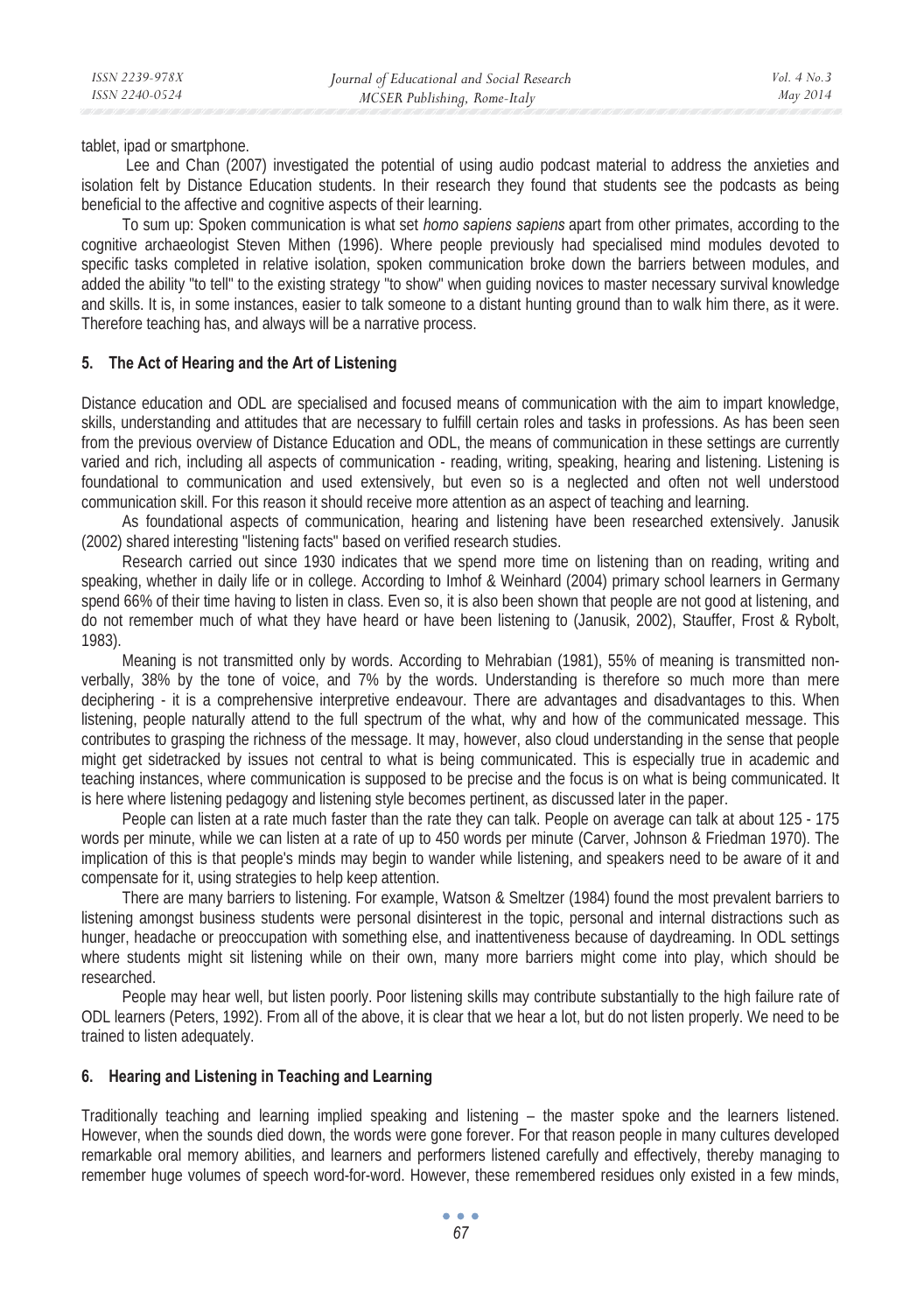and it took a lot of time and many more minds to duplicate these memories. Information became too voluminous to reside in a few trained minds, therefore more permanent representation and storage were needed. Marks on walls and stones eventually developed into writing systems, and today vast amounts of knowledge is stored in billions of books and recently electronic giga-bytes.

Even though knowledge is primarily stored in writing and therefore to be accessed through vision, oral teaching is still the preferred way of instruction. Learning in families starts off through verbal interactions, and teaching in school and thereafter still leans towards lectures or variations thereof. Learners are verbally and orally instructed on how to master written information.

Good students listen well. Conaway (1982) gave a first year students' class of over 400 a listening test at the beginning of their first semester. After their first year of studies, 49% of students scoring low on the listening test were on academic probation, while only 4.42% of those scoring high on the listening test were on academic probation. Conversely, 68.5% of those scoring high on the listening test were considered for Honors Students after the first year, while only 4.17% of those scoring low attained the same success.

The problem is that learners are not taught how to listen. Research started by Nichols in 1948 and continuing to this day underscored the fact that listening is a critical factor in academic success, but it also showed that people are actually very poor listeners. He found, amongst other things, that college students remember 25% or less from what they hear, and women are better listeners than men.

Students do not necessarily know how to listen well, and are not always aware that listening is an activity they have control over. Imhoff (1998) reports that students find it easy to criticise the speaker, but find it difficult to evaluate and criticise what the speaker has said. This, however, improved after training in metacognitive listening strategies such as asking pre-questions, interest management and elaboration strategies.

Does all of this matter in Distance Education and ODL contexts? With technology bringing talking and therefore listening back into Distance Education and ODL, listening skills are very topical, and poor listening skills may be a contributing factor in the high dropout and failure rate of ODL learners. Furthermore, listening skills are a precursor to reading, because reading is related to listening in the sense that reading is "silent listening" with many overlapping or related principles and strategies.

It is clear that listening is central to teaching and learning. Educators therefore can and should incorporate metacognitive listening strategies in the way they prepare, present and deliver their subject content to their students. The days are long gone where lecturers can merely dump subject knowledge onto their students, without including metacognitive learning strategies such as reading and study skills, as well as listening skills. Technological advances are making it possible to make oral presentations as permanent as written ones, and therefore responsible teaching entails teaching in a manner that it not only makes it easy for students to listen to presentations, but also to teach them how to listen to what is being taught. Technological advances likewise make it imperative that all educators, whether at contact or at ODL institutions, become aware and knowledgeable about this, and therefore we have to put *L*istening back into OD*L*.

### **7. Metacognitive Listening Strategies - First Steps**

In order to ensure that listening skills do not become a one-day-fish intervention, they should form part of a comprehensive approach based on sound theory and leading to feasible strategies. A comprehensive approach should at least take into account listening styles and their relations to self-knowledge, with resulting strategies.

Contrary to popular belief, there is not only one way in which people listen. There are different listening styles and habits, each with its own characteristics, strengths and blind spots. From this it follows naturally that some listening styles are more appropriate to a certain kind of task than others, and learners should be knowledgeable about this in order to become effective students.

To be knowledgeable about listening preferences does not mean that people are convicted of and sentenced for life to a singular way of listening. Knowing and understanding listening styles, habits and preferences empower people, in the sense that they know and understand the way they listen, but that they are also aware of how other people listen. In doing so, it enables them to widen their own listening repertoire and empowers them to choose listening styles appropriate to the task at hand.

Metacognition is about planning, monitoring and evaluating teaching and learning, by knowing and controlling oneself, the task one has to complete, and the strategies best suited to do so (Flavel, 1979, Hardiman, 2012). Learners constantly face a variety of learning tasks. To be a successful learner, one has to assess and understand the task and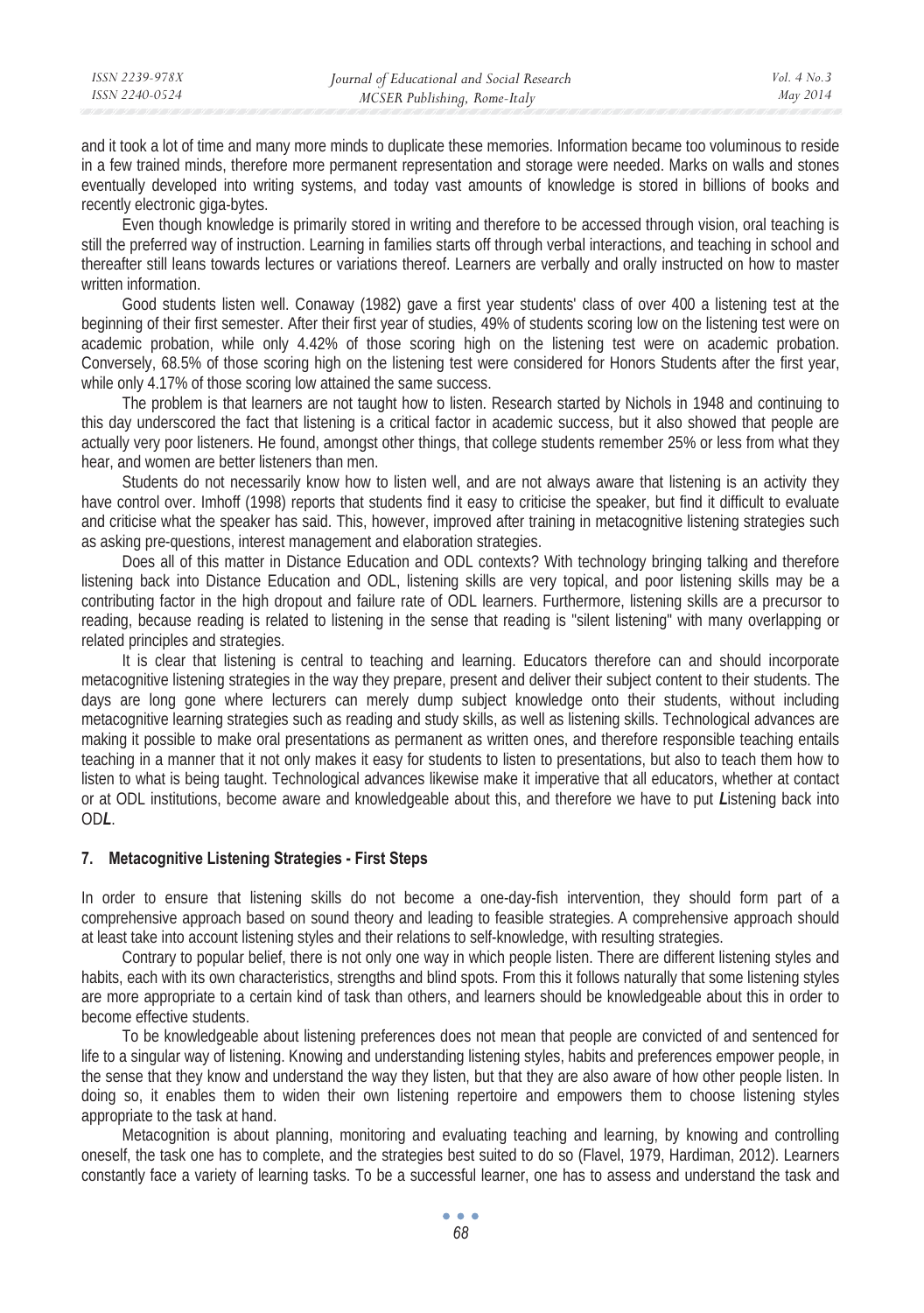| ISSN 2239-978X | Journal of Educational and Social Research | Vol. $4$ No. $3$ |
|----------------|--------------------------------------------|------------------|
| ISSN 2240-0524 | MCSER Publishing, Rome-Italy               | May 2014         |
|                |                                            |                  |

what constitutes successful completion of the tasks. Some tasks might be to learn basic facts, others might be to understand principles, others may be to learn how to co-operate, others might be to create something new, and many more. Different tasks require different strategies or sets of strategies.

Strategies chosen are influenced by the self, amongst other things. There are many assessments, test and measurements available to assess personality style. The authors of this article, Roberts and Gous (2013) developed an AwE (Awareness Exercise) called Prism Break, based on Myers-Briggs, but geared towards ease of use and understandability (Roberts and Gous, 2013). Based on a questionnaire, learners are assessed and assigned a colour green, yellow, blue or orange. The colours as such do not carry any significance or meaning but are merely a metaphor for personality styles and is based on the Myers-Briggs assessments. So-called green learners are thinkers and look for facts. So-called yellow learners are more rule-bound, and value predictability and order. The blue learners are peopleorientated and caring, and the orange learners are focused on action and the big picture. Each person is not only one colour, but displays a combination or spectrum of colours and therefore preferences and habits. People have a preference, but are able to choose and use less-preferred predispositions, modes of thinking, actions and feelings.

Once again these colours are depicting preferred ways of being and doing and therefore also choice of strategies. The ultimate idea is that people should be aware of their own preferences and habits, but also be aware of other people's preferences and habits, and then choose to act in ways suitable, relevant and appropriate to the task at hand.

Listening is an often-used strategy, also displaying characteristic styles, habits and preferences. Much research has been carried out about listening styles. One that has been used widely and even made it into the popular domain, is the Listening Styles Profile (LSP-16), developed by Watson, Barker and Weaver (1995). It is a sixteen-item inventory to assess four distinct approaches to receive information: people-, action-, content-, and time-oriented styles.

Bodie, Worthington and Gearhart (2013) evaluated the LSP-16, pointing to problems with reliability and an unvalidated factor structure. They revised it and came up with the LSP-R assessment scale and suggested the following four listening styles: Critical, task-oriented, relational and analytical. Critical listening prefers logic and factual content. Task-oriented listening prefers structure and dislikes disorganised utterances. Relational listening concerns understanding emotions and connecting with others. Analytical listening is interested in the big picture and considers all sides of an issue.

Comparing the two assessments (Prism Break and LSP-R), they seem to point in the same direction. The green personality style and the critical listening style portray similar characteristics, as do yellow and task-orientated listening, blue and the relational listening and orange and analytical listening.

For example, if a "blue" student with a relational listening style has to master basic mathematical facts, he/she has to learn to suspend the preference to listen to emotions and the way the lecturer speaks, and rather activate and foreground his critical listening techniques, thereby listening for gathering facts. Another student, a "yellow" one with a task-orientated listening style and listening to a lecture on creativity, will have to suspend the preference for order, structure and predictability and listen with the goal to see the big picture and unexpected outcomes.

From this it is clear that a metacognitive awareness and understanding of self, task and strategy, in this case knowledge of personality type and listening style, may be fruitful when planning, monitoring and evaluating one's own learning activities, and leading to more effective listening.

## **8. Conclusion: Making Listening Part and Parcel of Teaching and Learning**

The challenge is to make this part and parcel of course content and delivery. It is not enough to have listening tips somewhere on a website, even though this is still better than nothing. Educators should link to assessment of and training in listening style, and then use it in their course. An example may be to give assignments such as the following: "*Listen to the TED presentation by So-and-So, critically evaluating his use of facts to substantiate his case. Thereafter, listen to the same presentation, listening for ways in which the speaker uses strategies to endear himself to the audience.*  Lastly, make a summary of the presentation, indicating how the speaker structured his presentation, but also how he *used elements of surprise to keep the audience's attention.*"

Listening is a crucial aspect of our learning activities. Listening is, however, a neglected skill that should be highlighted and developed. This is possible within a metacognitive framework, which could guide us in two ways. The first is guiding us and teaching us how to listen properly, and the second is to teach us how to speak and lecture in ways that makes it easy to be listened to. Technological advances make it imperative that all educators, whether at contact or at ODL institutions, become aware and knowledgeable about this, and therefore we have to put **L**istening back into ODE**L**.